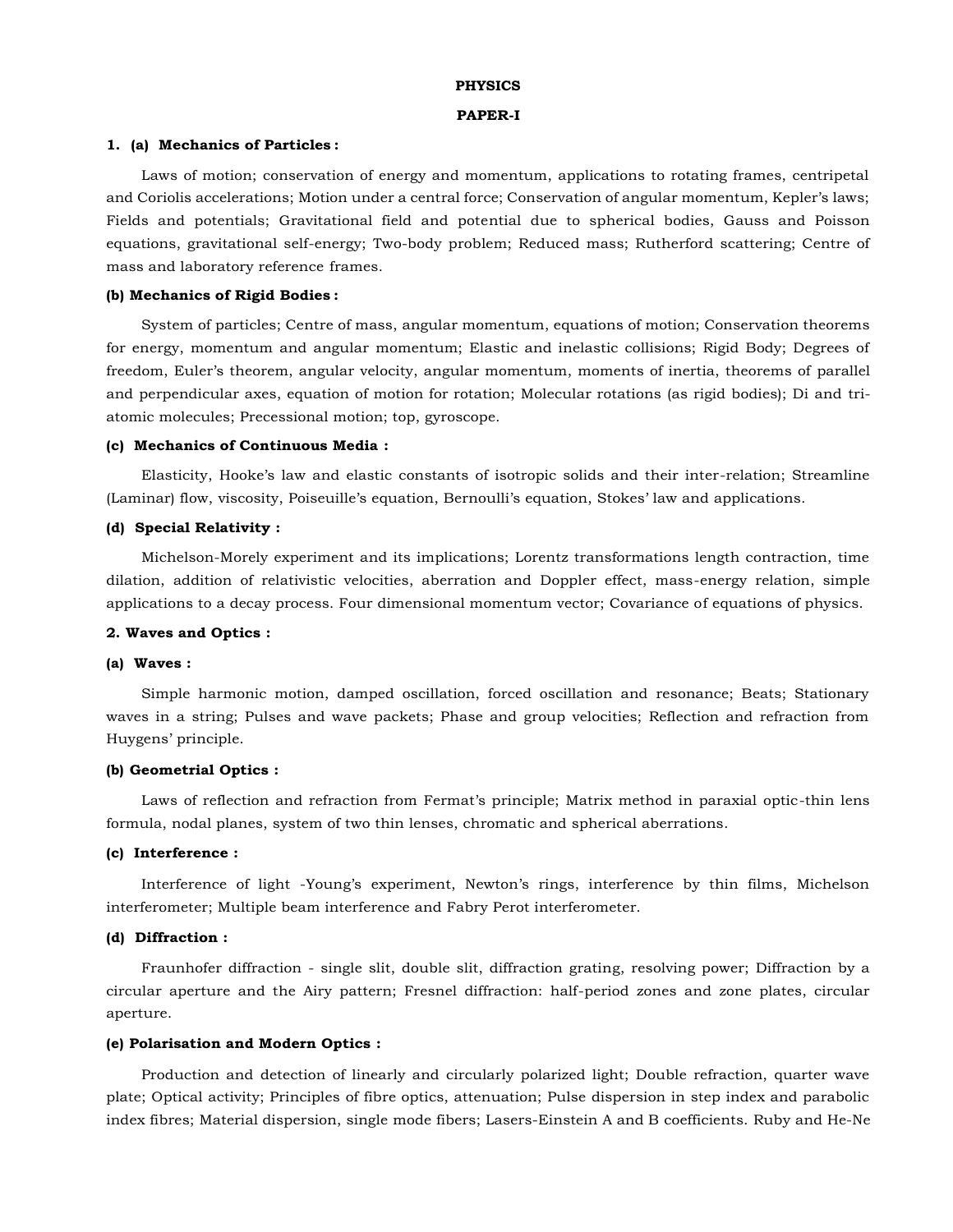lasers. Characteristics of laser light-spatial and temporal coherence; Focusing of laser beams. Three-level scheme for laser operation; Holography and simple applications.

# **3. Electricity and Magnetism :**

## **(a) Electrostatics and Magnetostatics :**

Laplace and Poisson equations in electrostatics and their applications; Energy of a system of charges, multipole expansion of scalar potential; Method of images and its applications. Potential and field due to a dipole, force and torque on a dipole in an external field; Dielectrics, polarisation. Solutions to boundaryvalue problems-conducting and dielectric spheres in a uniform electric field; Magnetic shell, uniformly magnetised sphere; Ferromagnetic materials, hysteresis, energy loss.

# **(b) Current Electricity :**

Kirchhoff's laws and their applications. Biot-Savart law, Ampere's law, Faraday's law, Lenz' law. Selfand mutual- inductances; Mean and rms values in AC circuits; DC and AC circuits with R, L and C components; Series and parallel resonance; Quality factor; Principle of transformer.

## **4. Electromagnetic Waves and Blackbody Radiation :**

Displacement current and Maxwell's equations; Wave equations in vacuum, Poynting theorem; Vector and scalar potentials; Electromagnetic field tensor, covariance of Maxwell's equations; Wave equations in isotropic dielectrics, reflection and refraction at the boundary of two dielectrics; Fresnel's relations; Total internal reflection; Normal and anomalous dispersion; Rayleigh scattering; Blackbody radiation and Planck 's radiation law- Stefan-Boltzmann law, Wien's displacement law and Rayleigh-Jeans law.

## **5. Thermal and Statistical Physics :**

## **(a) Thermodynamics :**

Laws of thermodynamics, reversible and irreversible processes, entropy; Isothermal, adiabatic, isobaric, isochoric processes and entropy changes; Otto and Diesel engines, Gibbs' phase rule and chemical potential; Van der Waals equation of state of a real gas, critical constants; Maxwell-Boltzmann distribution of molecular velocities, transport phenomena, equipartition and virial theorems; Dulong-Petit, Einstein, and Debye's theories of specific heat of solids; Maxwell relations and application; Clausius- Clapeyron equation. Adiabatic demagnetisation, Joule-Kelvin effect and liquefaction of gases.

# **(b) Statistical Physics :**

Macro and micro states, statistical distributions, Maxwell-Boltzmann, Bose-Einstein and Fermi-Dirac Distributions, applications to specific heat of gases and blackbody radiation; Concept of negative temperatures.

## **PAPER-II**

#### **1. Quantum Mechanics :**

Wave-particle duality; Schroedinger equation and expectation values; Uncertainty principle; Solutions of the one-dimensional Schroedinger equation for free particle (Gaussian wave-packet), particle in a box, particle in a finite well, linear harmonic oscillator; Reflection and transmission by a step potential and by a rectangular barrier; Particle in a three dimensional box, density of states, free electron theory of metals; Angular momentum; Hydrogen atom; Spin half particles, properties of Pauli spin matrices.

## **2. Atomic and Molecular Physics :**

Stern-Gerlach experiment, electron spin, fine structure of hydrozen atom; L-S coupling, J-J coupling; Spectroscopic notation of atomic states; Zeeman effect; Franck-Condon principle and applications;